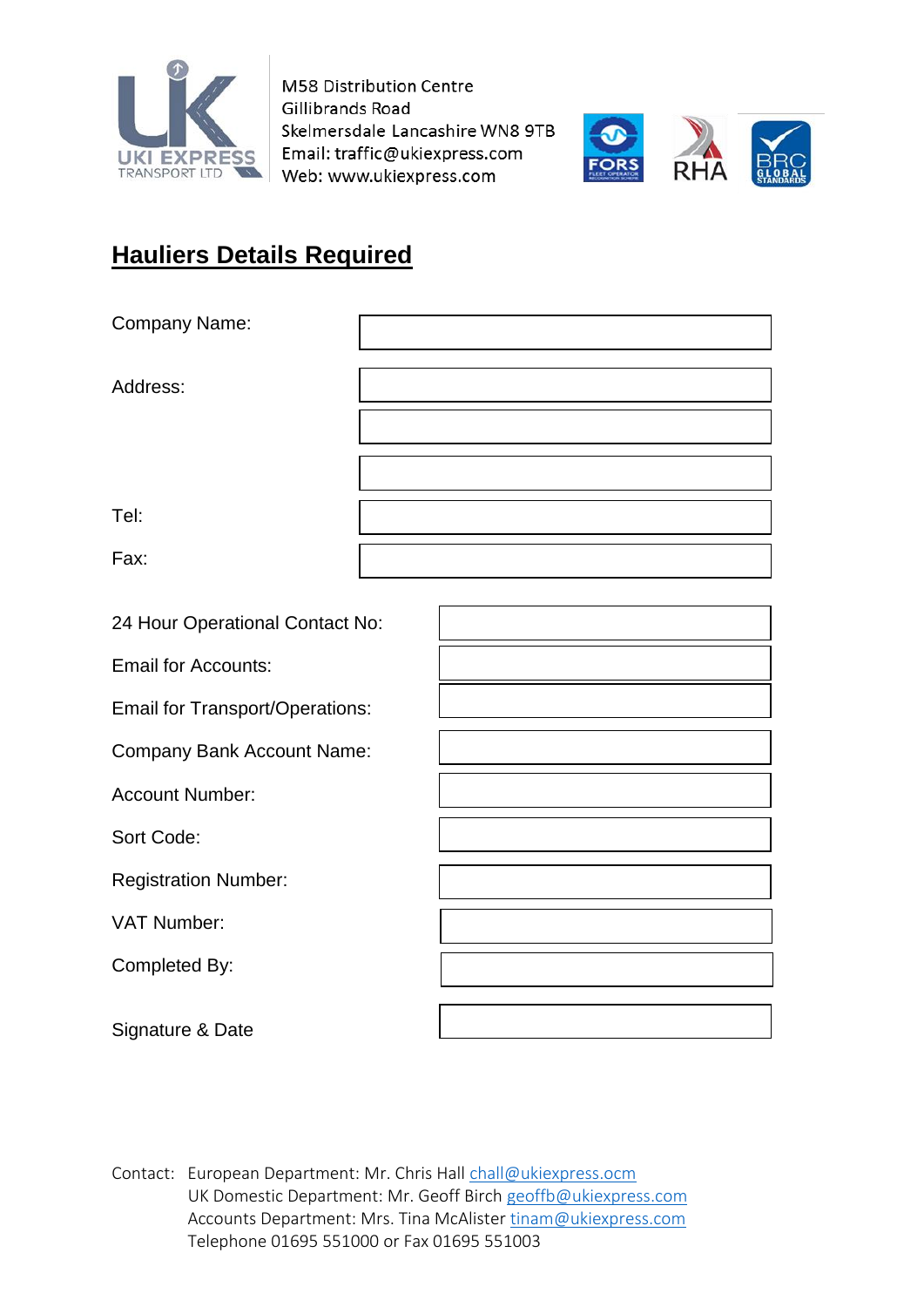

M58 Distribution Centre Gillibrands Road Skelmersdale Lancashire WN8 9TB Email: traffic@ukiexpress.com Web: www.ukiexpress.com



## **Insurance Questionnaire**

### **(Completing this confirms you will abide by UKI terms and conditions)**

- 1. Do you have a current insurance policy for its liability for loss, damage and consequential loss to cargo? **YES / NO**
- 2. Does the policy cover their liability as outlined in the Sub Contractors Agreement
- 3. Does the policy cover subcontracting **YES / NO**

**YES / NO**

### **Policy Details – Logistics / Goods in Transit**

| Insurers name                    |  |
|----------------------------------|--|
| Policy number                    |  |
| Period of cover                  |  |
| Limit of liability               |  |
| Limit any one vehicle/conveyance |  |
| Limit for consequential loss     |  |
| Geographical limits              |  |
| Excluded cargo/goods             |  |
| Policy Excess/Deductible         |  |
| Specific policy terms            |  |

Contact: European Department: Mr. Chris Hall [chall@ukiexpress.ocm](mailto:chall@ukiexpress.ocm) UK Domestic Department: Mr. Geoff Birch [geoffb@ukiexpress.com](mailto:geoffb@ukiexpress.com) Accounts Department: Mrs. Tina McAliste[r tinam@ukiexpress.com](mailto:tinam@ukiexpress.com) Telephone 01695 551000 or Fax 01695 551003